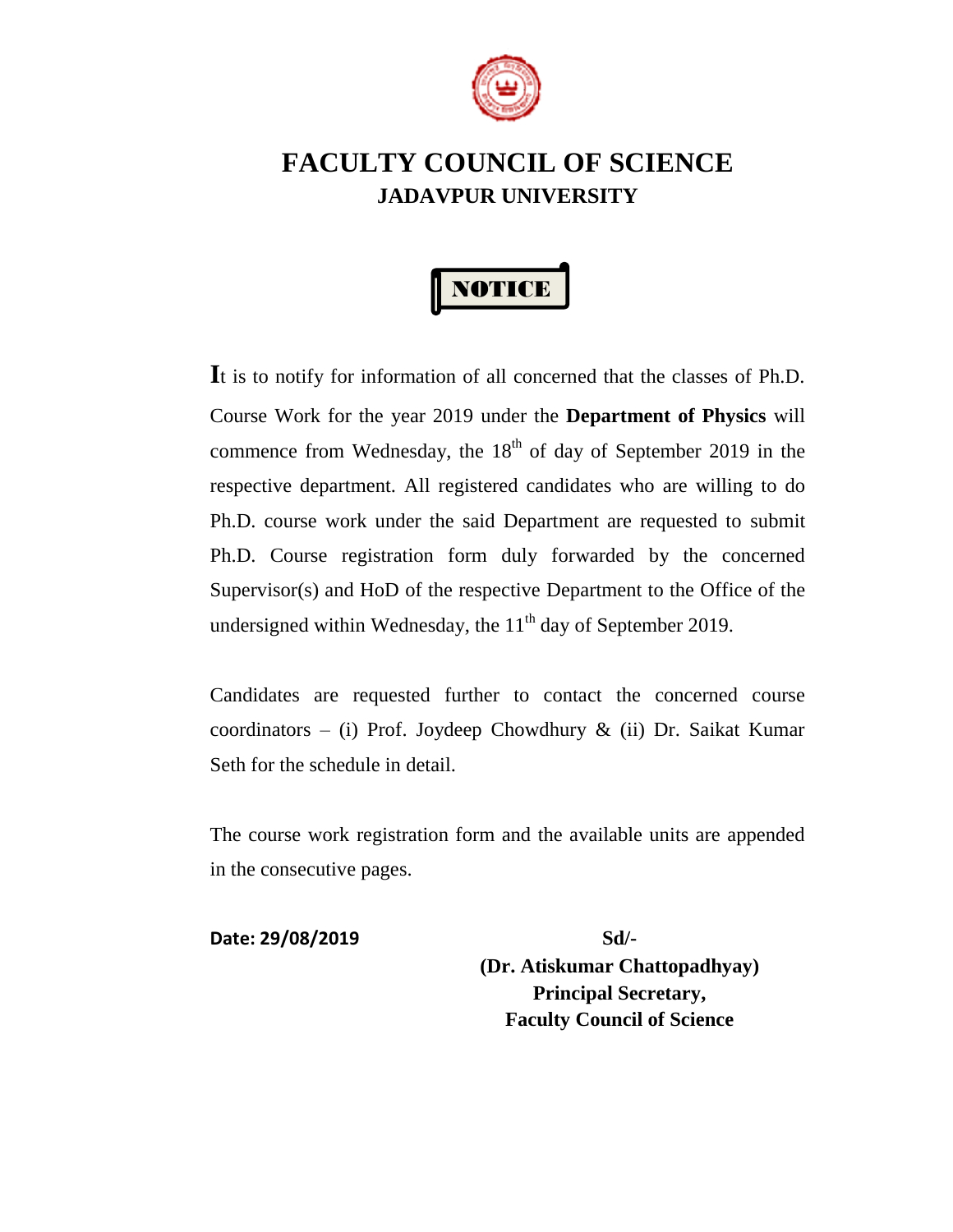

### JADAVPUR UNIVERSITY KOLKATA-700 032

### FORM FOR COURSE REGISTRATION FOR PH.D.SCHOLARS (UNDER F.E.T./F.SC./F.A.)

### DEPARTMENT/SCHOOL/INSTITUTION: **PHYSICS** (in which registered for Ph.D.)

(ENROLMENT FOR SEMESTER: JULY/DECEMBER, JANUARY/JUNE)

1. Name in full (in Block letters) : \_\_\_\_\_\_\_\_\_\_\_\_\_\_\_\_\_\_\_\_\_\_\_\_\_\_\_\_\_\_\_\_\_\_\_\_

2. Sex(Male/Female) : \_\_\_\_\_\_\_\_\_\_\_\_\_\_\_

3. Address for Communication: \_\_\_\_\_\_\_\_\_\_\_\_\_\_\_\_\_\_\_\_\_\_\_\_\_\_\_\_\_\_\_\_\_\_\_\_\_\_\_\_

\_\_\_\_\_\_\_\_\_\_\_\_\_\_\_\_\_\_\_\_\_\_\_\_\_\_\_\_\_\_\_\_\_\_\_\_\_\_\_

4. Phone No.\_\_\_\_\_\_\_\_\_\_ Mobile No.\_\_\_\_\_\_\_\_\_\_\_\_\_\_

5. Course Taken:

|    | Sl.No. Name of Subject/course  | Subject Code | Dept./ <del>School</del> /Institution<br>under which subject offered |
|----|--------------------------------|--------------|----------------------------------------------------------------------|
| 1. | <b>Research Methodology</b>    | A            | <b>PHYSICS</b>                                                       |
| 2. | <b>Review of Research Work</b> | В            | <b>PHYSICS</b>                                                       |
| 3. |                                |              | <b>PHYSICS</b>                                                       |
|    |                                |              | <b>PHYSICS</b>                                                       |

Date: \_\_\_\_\_\_\_\_\_\_\_\_ Signature of the student in full

**Head of the Department/Director of School Supervisor(s)**

### **Signature of the Dean, Faculty of Science**

Registration No.\_\_\_\_\_\_\_\_\_\_\_\_\_\_\_\_\_\_\_\_\_ of \_\_\_\_\_\_\_\_\_\_\_\_\_\_\_\_\_\_\_\_\_\_\_\_\_\_

Date of Registration\_\_\_\_\_\_\_\_\_\_\_\_\_\_\_\_\_\_\_\_\_

Superintendent, Ph.D. Cell, Faculty of Science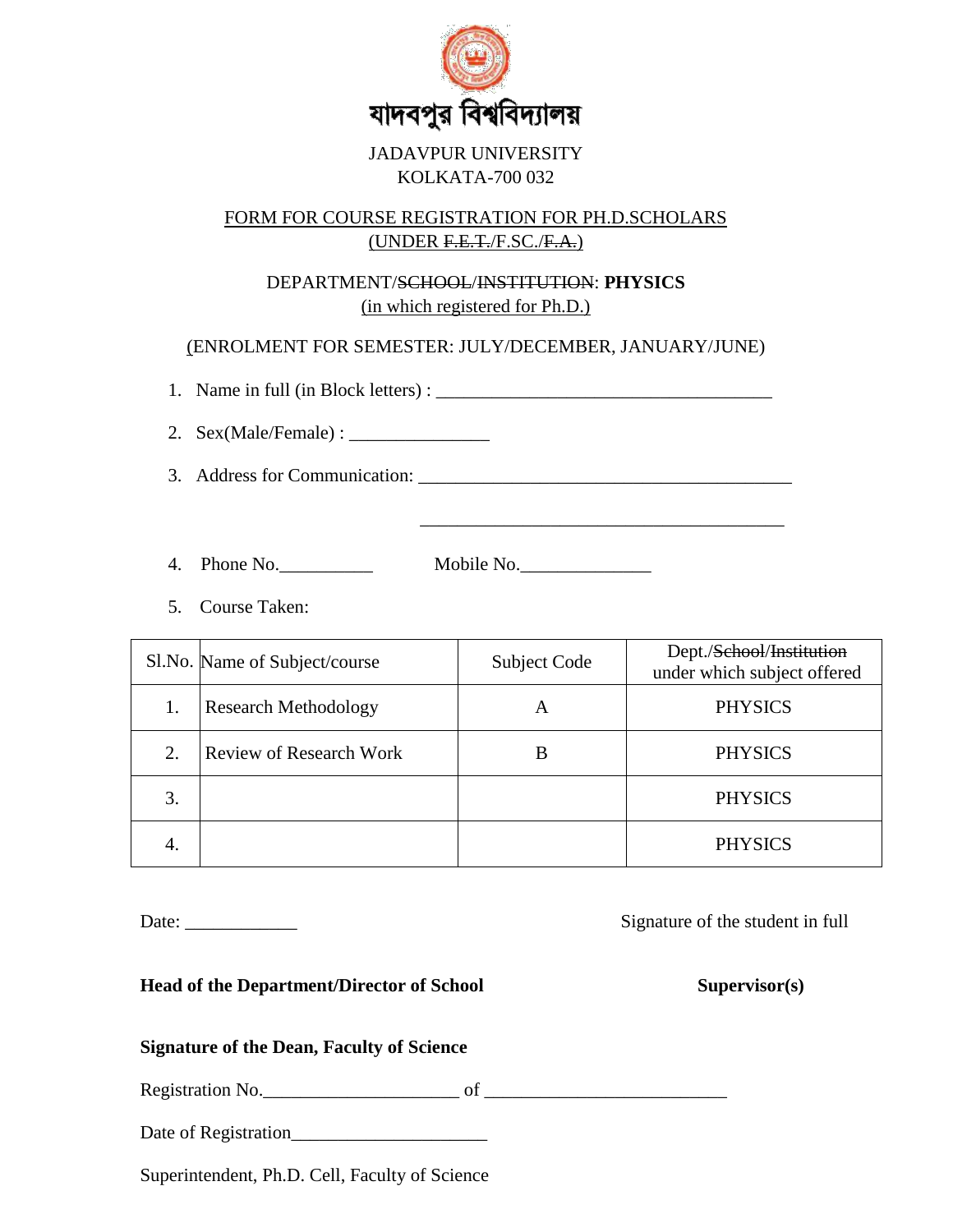# **SYLLABUS OF COURSE WORK OF PH.D(Sc.)**

# **DEPARTMENT OF PHYSICS**

| <b>Courses</b>    | <b>Subject</b>                                                  | <b>Full Marks</b> |
|-------------------|-----------------------------------------------------------------|-------------------|
|                   |                                                                 |                   |
| <b>Compulsory</b> | 1. Research Methodology                                         | 50                |
| <b>Units</b>      | 2. Review of Research Work                                      | 50                |
|                   | 1. Material Characterization Techniques. (1)                    | 50                |
|                   | 2. Dynamical Systems.(4)                                        | 50                |
| <b>Elective</b>   | 3. Environmental Radiation and Health Physics Fundamentals. (8) | 50                |
| <b>Units</b>      | 4. Advanced X-ray crystallography.(9)                           | 50                |
|                   | 5. Biophysics. (10)                                             | 50                |
|                   | 6. Monte Carlo methods in statistical physics.(12)              | 50                |

**N.B. :** Students to opt any 2 elective units out of the elective units offered. The numbers within the parenthesis () mentioned at the end of the units indicates the actual no. of the course.

Please visit the next few pages for the syllabus in detail.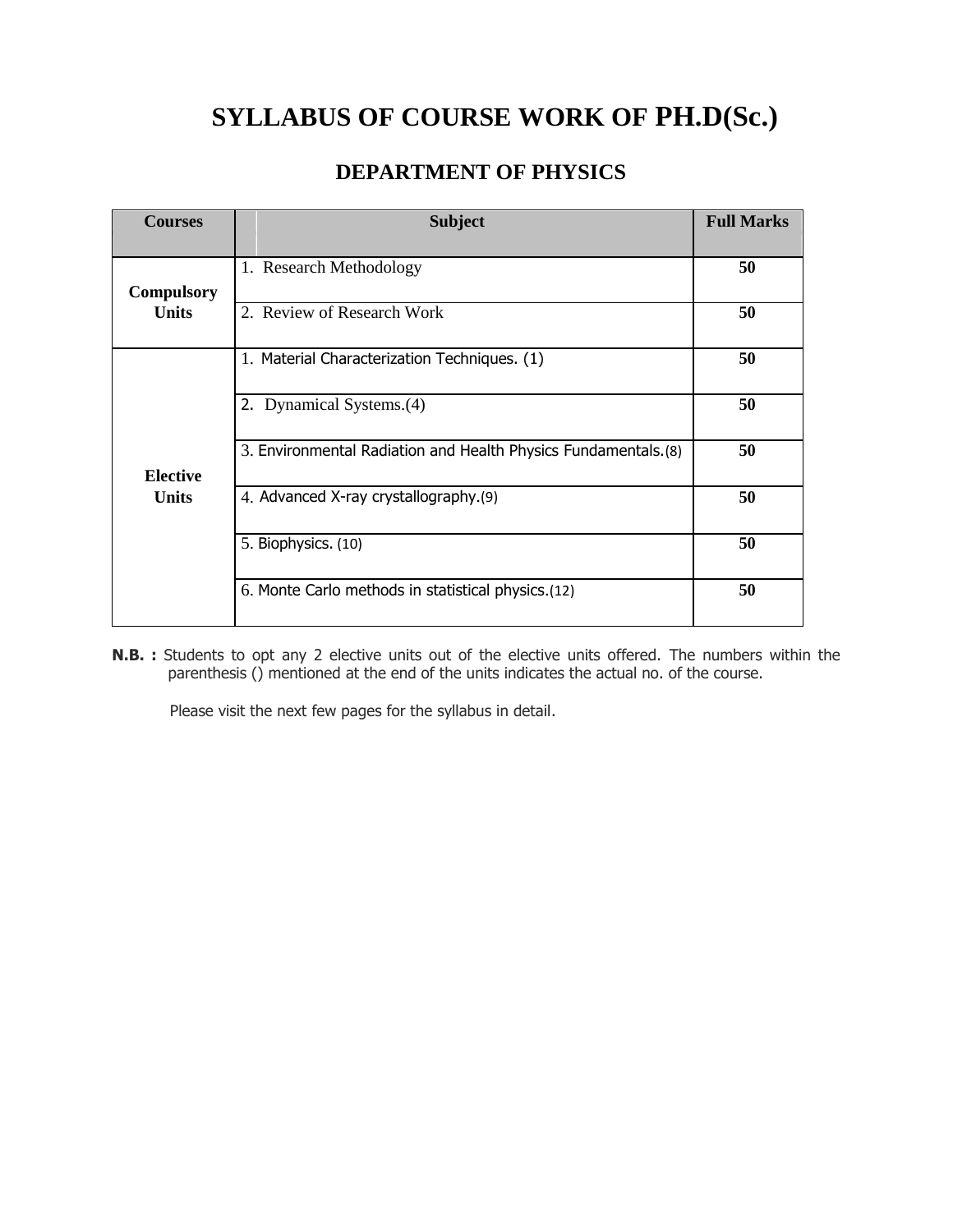

# **1. Research Methodology (40 lectures)**

**Definition of the Problem**: Identifying and formulating the problem.

### **Techniques involved in solving the problem:**

- a) Exact analytical solution of equations involved.
- b) Numerically solving equations.
- c) Simulating the problem on a computer. Monte Carlo or molecular dynamics approach.
- d) Experimental observations and theoretical modeling

<span id="page-3-0"></span>**Developing a research plan**: Research objective: information required for solving the problem: defining each major concept in operational terms: an overall description of approach, clearly stating any assumptions; details of techniques.

**Methods of data collection**: Experimental data, field data, data from other sources.

**Analyzing data:** Error analysis, statistical analysis

### **Using computers in research:**

**Basics of operating systems –** handling different operating systems

- 1. Literature survey using web, handling search engines
- 2. Computer usage for collecting/analyzing data simulations using fortran/ C/ Mathematica/ Matlab/Mathcad.
- 3. Preparing presentations:
	- i) Research papers : Using word processing software MS Word/Latex/others, Drawing graphs and diagrams – Origin/Xmgrace/Excel/others.
	- ii) Seminar presentations Power point for oral and poster presentations

# **2. Review of Research Work: (20 lectures)**

The relevance of the research from perspective of the subject. Detailed review of state of the art. Scope of the work.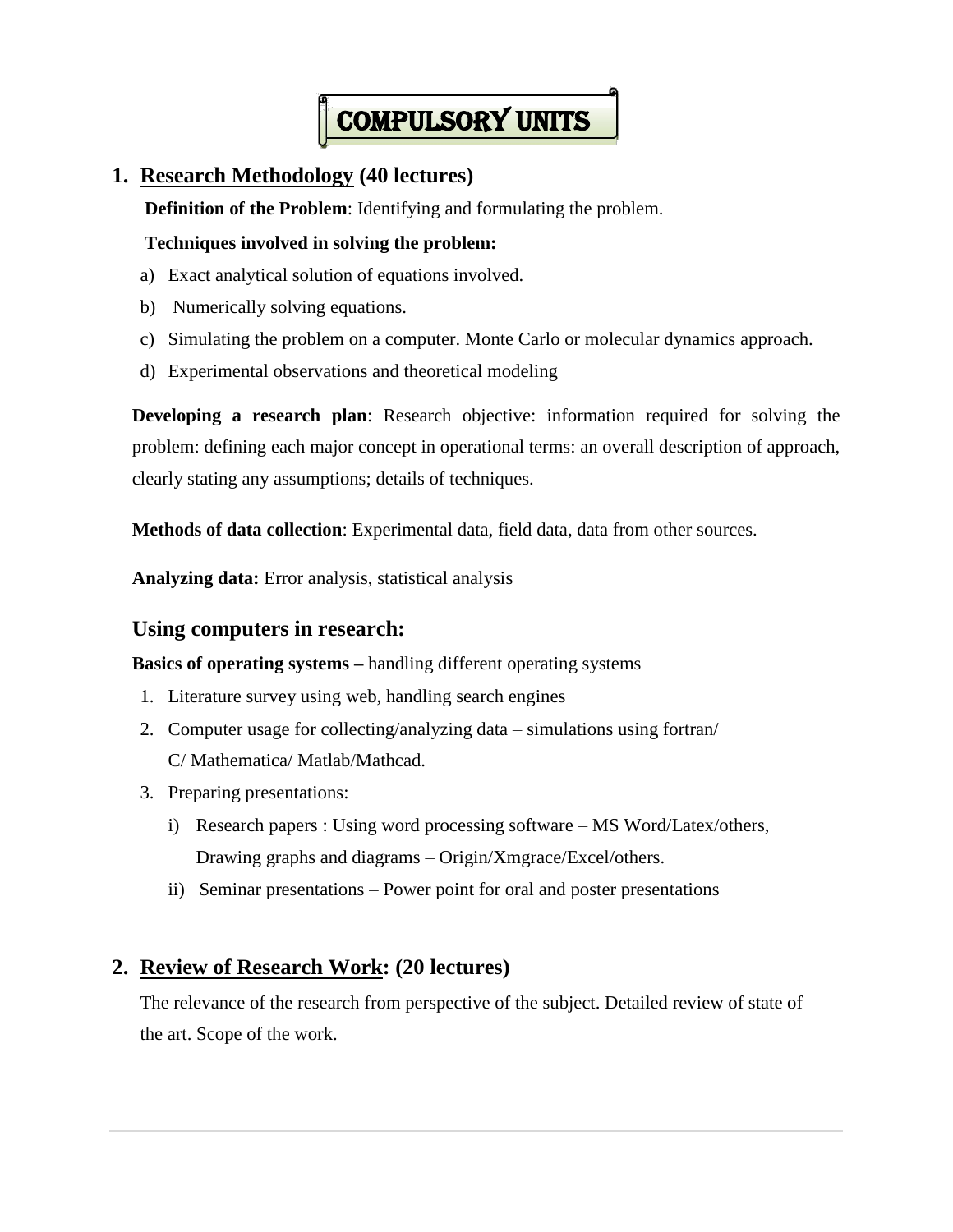# **ELECTIVE UNITS**

# **1. Material characterization Techniques (Total 30 Lectures)**

- 1. Introduction: Physical and chemical properties . Necessity of characterization. (a) Macroscopic properties: Optical. Electrical, dielectric, magnetic, mechanical (b) Microscopic properties – chemical structure, composition, surface characterization. (1)
- 2. Probing bulk and nano-structure XRD, TEM, HRTEM, Neutron scattering. (8)
- 3. Surface structure and topography SEM, STM, LEED, AFM(6)
- 4. Microstructure UVVIS, Raman, FTIR, Optical microscopy, small angle scattering(6)
- 5. Phase changes, crystalline and amorphous fractions DSC(2)
- 6. Thermo-gravimetric methods TGA, DTA(2)
- 7. Mechanical properties: Elastic properties, strength measurements in bulk and thin films, nanoindentation, Physics of fracture – Griffith's theory of brittle fracture, ductile fracture, length scale issues and size effects (5)

# **4. DYNAMICAL SYSTEMS:** (**TOTAL 30 Lectures)**

- a)Basic Concepts of Phase Space trajectories. Dynamical Systems. Examples from Harmonic oscillators with Damping/Forcing. Differentiating between Dissipative Systems, Conservative Systems and Growing Systems.--(**2 lectures**)
- b)One Dimensional Dynamical Systems: Fixed Points. Stability Analysis. Bifurcations: Transcritical, Pitchfork (Super/Sub-critical), Saddle Node. Examples. -- (**3 lectures**)
- c)Two Dimensional Dynamical Systems**:** Spirals, Saddles, Centres. Bifurcations. Supercritical and Subcritical Hopf Bifurcations. Predator-Prey Model. --(**4 lectures**)
- d)Limit Cycles: Definition. VanderPol Oscillator. Perturbativetreatment. Existence of Limit Cycles: Poincare Benedixon Theorem. The example of Glycolysis. Relaxation Oscillations.  $-$  (4 lectures)
- e) Algebraic methods of dealing with Anharmonic Oscillations: First Integrals, Approximations methods: Pade, Linsdstedt-Poincare, Multiple time Scale, Coordinate Perturbation. Nonperturbative averaging methods. Rapidly Oscillating Forcing: Kapitza's Mean Field Method. --(**7 lectures**)
- f) Three Dimensional Dynamical Systems: Lorenz model. Limit Cycles, Chaos. strange Attractors, Fractal Dimensions, Correlation Index, Mori Conjecture. Logistic Maps. Period Doubling, Cascading and Feigenbaum's study. --(**10 lectures**)

# **8. Environmental Radiation & Health Physics Fundamentals (Total 30 Lectures)**

- a) Environmental Radiations & Interaction of Radiations With Matter (Lec-8)
- b) Sources of Environmental Radiations(Lec.-3)
- c) Dosimetric Quantities, Units and Applications(Lec.-3)
- d) Measurement Techniques(Lec.-4)
- e) Counting Statistics and Error Prediction(Lec.-3)
- f) Biological Effects of Ionizing Radiations & Risk Models(Lec.-4)
- g) Effects of Non-ionizing E-M Radiations(Lec.-3)
- h) Standards and Regulations(Lec.-2)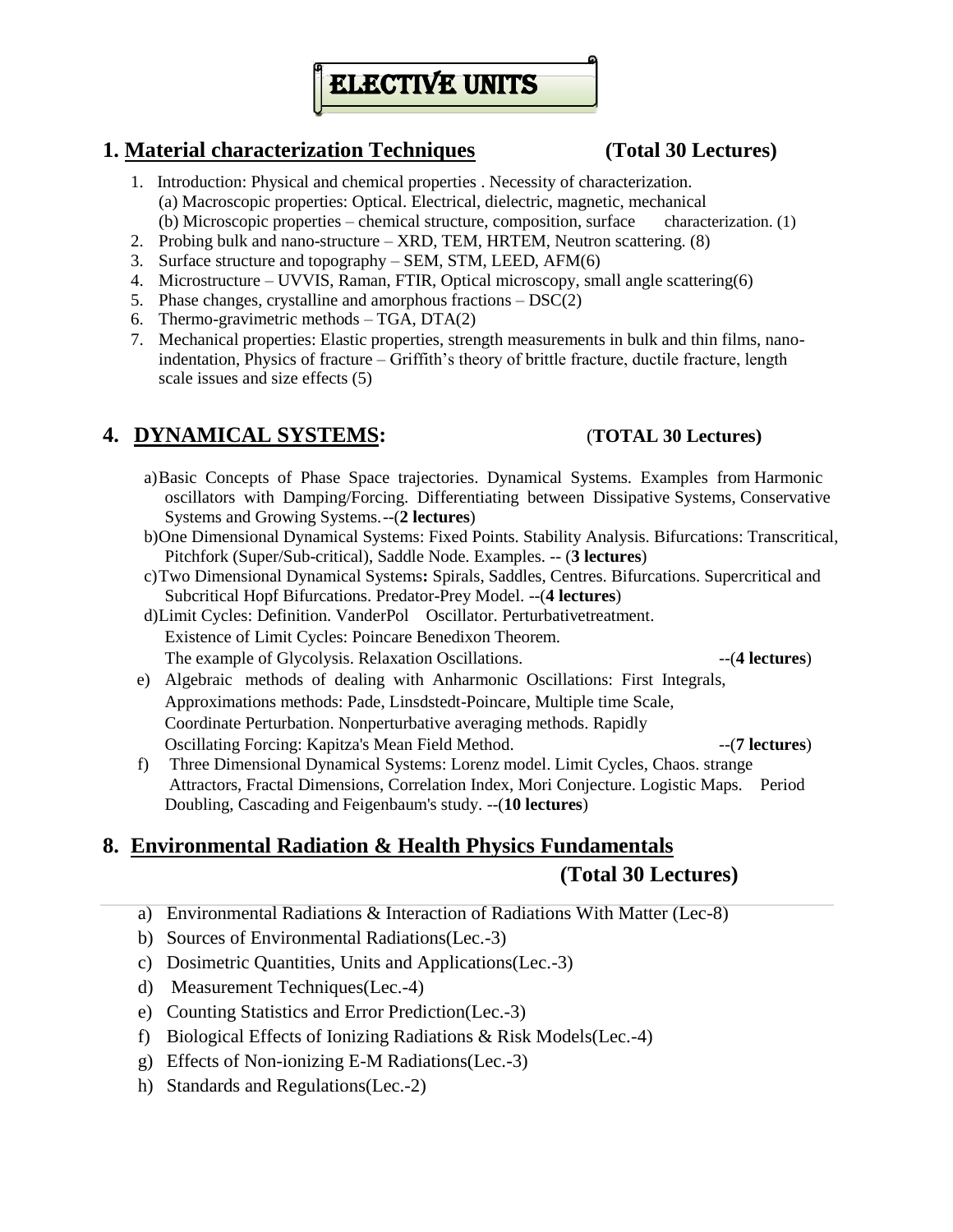# **9. Advanced X-ray crystallography**

# **(Total 30 Lectures)**

- (i) Symmetry in crystals, space groups and cell transformation (Lec 2)
- (ii)Principle of X-ray powder diffraction, Measurement of X-ray powder diffraction patterns, Powder diffractometers, Principles of goniometer design in powder diffractometry, Monochromatic radiation, Bragg-Brentano geometry, Debye-Scherrer geometry. (Lec 1)
- (iii)Sample preparation for X-ray powder diffractometry, Sample mounting, Particle size requirement, Sample thickness and uniformity, Effects of sample preparation on powder diffraction data, Data acquisition, Quality of experimental data. (Lec 1)
- (iv)Preliminary data processing and phase analysis, Use of crystallographic data base, Phase identification and quantitative analysis, Different methods of quantitative phase analysis. (Lec 2)
- (v)Indexing powder diffraction pattern, Basic relations, The indexing problems, Geometrical ambiguities, Different indexing programs, Figures of merit, Precise lattice parameters and least-squares method. (Lec 5)
- (vi)The Rietveld method, Rietveld method basics, Background contribution, Peak-shape function, profile parameters, Quality of Rietveld refinemet, Different R-factors. (Lec. 6)
- (vii)Crystallite size and lattice strain determination from line broadening, The Scherrer equation, The Fourier method of Warren and Averbach, Method of integral breadths. (Lec. 2)
- (viii) Radial distribution studies of non-crystalline materials, Experimental requirements, Correction and Scaling of experimental intensities to absolute (electron) units, Practical examples. (Lec. 2)
- (ix)EXAFS, EDX, XFS, XPS. (Lec. 2)
- (x)Diffraction of X-rays by liquids and liquid crystals, Information obtained from X-ray studies of liquid crystalline materials. (Lec. 2)
- (xi)Protein crystallography: Basics of protein structure, Secondary structure elements, α-helix and β-sheet, Tertiary structure; Phasing methods: Isomorphous replacement, Molecular replacement, Multiple anomalous dispersion; Non-crystallographic symmetry and density modifications. (Lec. 5)

# **10. Biophysics (Total 30 Lectures)**

- i) **Physics of self assembly of amphiphiles**: (2 Lec.) Monolayer, micelles, bilayers etc.
- ii) **Intermolecular and surface forces relevant to bio-systems**: (1 Lec) Vander Waals, hydration, steric, hydrophobic forces etc.
- iii) **Cell & its organelles - structure and function (2 Lec)**
- iv) **DNA/RNA/Protein - structure and function (5 Lec)**
- v) **Physico-chemical processes and techniques- (3 Lec)**  Diffusion/Osmosis/Centrifugation/Viscosity/Column chromatography/Gel electrophoresis/Autoradiography.
- vi) **Physics of Membranes** (6 Lec)
	- a) Cell Membranes
	- b) The Structure of Membranes
	- c) Model membranes as biomimetic systems: liposomes or vesicles, methods for preparing giant unilamellar and large unilamellar vesicles. Measurement of mechanical properties of membranes using micropipette aspiration. Effect of additives, such as cholesterol, peptides etc on the membranes. Active membranes.
	- d) Conformational Properties of Membranes